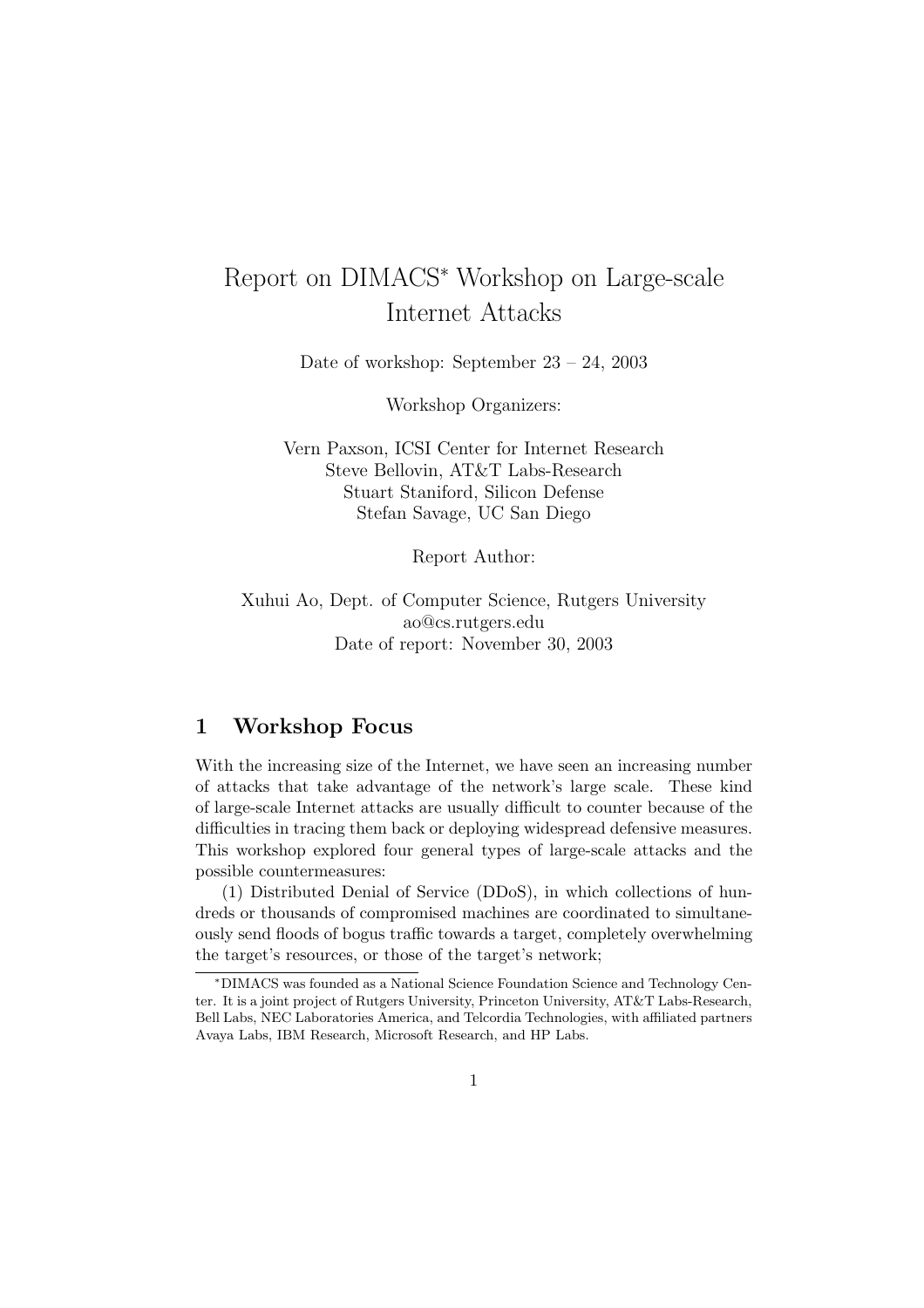(2) Self-propagating Malicious Code, or Worms, which have in recent years compromised hundreds of thousands of Internet hosts in a matter of hours (with recent work arguing that future worms will likely be even more rapid, and/or much harder to detect);

(3) Infrastructure Attacks, which attempt to subvert the key components of the Internet's underlying infrastructure (domain name system, routing);

(4) Attacks on Large-scale Services, which take advantage of the fact that the Internet's growth has seen the rise of some very large, publicly accessible services (such as portals, search engines, and auctions), which gain their utility by their very scale, but generally do so by making access to the service extremely cheap and thus open to a new class of sophisticated, highly automated attacks.

## 2 Summary of the Presentations

## 2.1 A Large-scale View of Large-scale Attacks, S. Donalen, SBC Internet Services

Dr. Donalen talked about experience with attacks from the point of view of an Internet service provider. He began his talk with an observation that one third of his customers have the experience of being affected by worms and viruses. Then he discussed how to measure a large-scale attack, which can be based on the number of the attacks, number of the targets or victims, the damage that the attack causes, or the effort required to repair that damage. Several types of attack were also discussed, such as the attack on the users, on the shared infrastructure or even the network infrastructure itself, which includes the routing attack, naming attack and timing attack.

Dr. Donalen further observed that the number of reported Internet security incidents (attacks) maintains a constant percentage with regard to the total number of the machines in the Internet, which implies that our security measures haven't been improved much compared with what we had before. Another interesting observation Dr. Donalen made is that the percentage of problems in the Internet caused by software bugs is approximately the same as that caused by attacks.

Finally, Dr. Donalen discussed his experience with how to push customers to fix the problems caused by the attacks. In general, it seems to be difficult to push the customers to fix the problems. Approximately 40 percent of the customer will install the patches after the pushing. While 95 percent of the customers will fix the problem eventually, there is always 5 percent remaining having the problem. Dr. Donalen concluded his talk with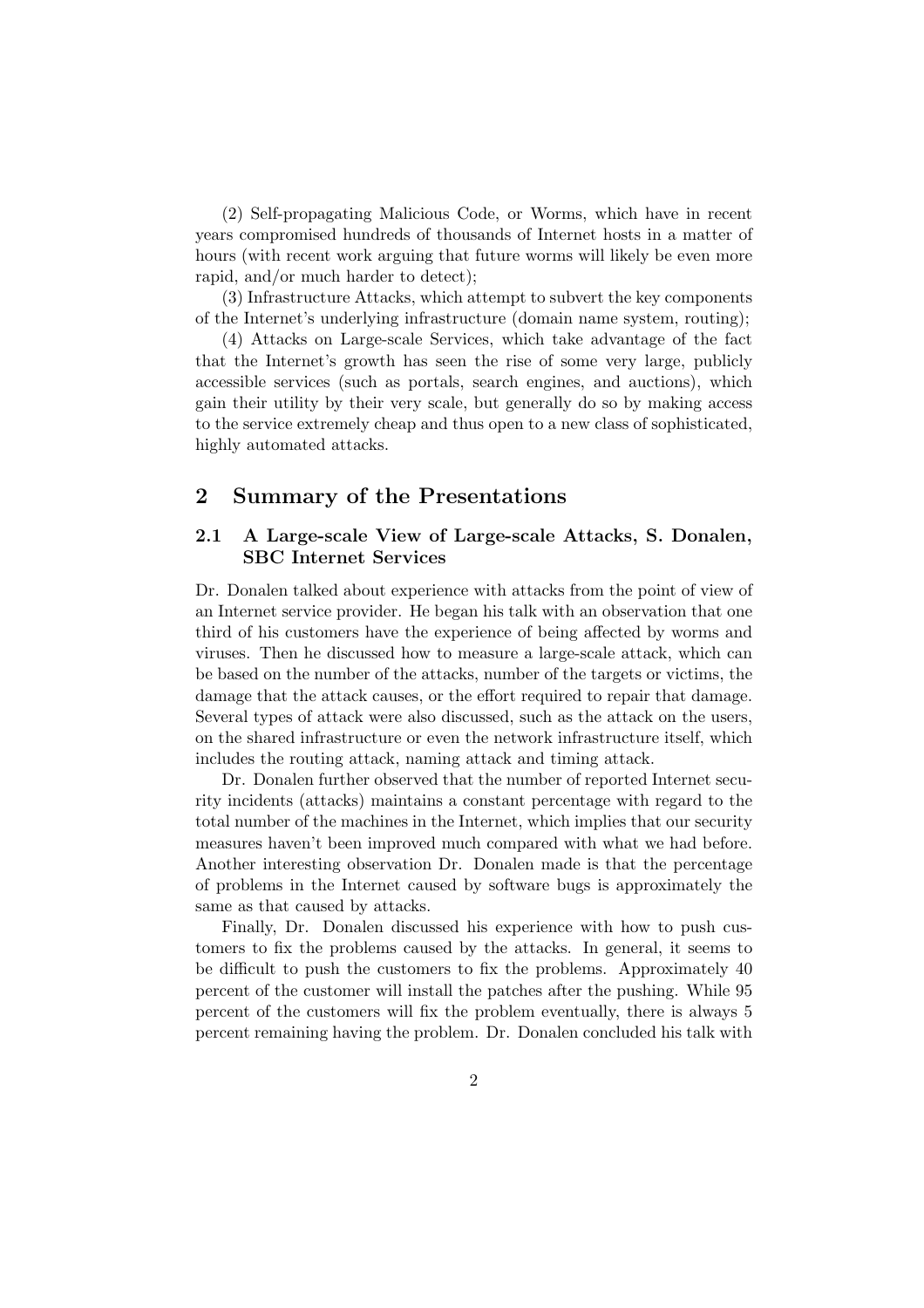the question of how to divide the responsibility or obligation between the network service providers and their customers with regard to the response to the attacks, and which kind of business service model is needed here.

## 2.2 Attacks on Content Delivery Network, Name and Affiliation of the Speaker Withheld by Request of His Company

The speaker discussed the experience of the large-scale attacks as the content delivery network provider, which supports thousands of networks. The major traffic in that network is HTTP, HTTPs, DNS and Stream content. He described two kinds of attacks: the first one is to the customers of the content network, which are the victims of most denial of service attacks. The second one is to the content delivery network infrastructure itself, which include the DNS attack, BGP routing attack and other attacks to the content network nodes. He finally talked about various approaches to defend against those attacks.

## 2.3 Experience with DDoS, Name and Affiliation of the Speaker Withheld by Request of His Company

Our next speaker talked about his experience with the distributed denial of service (DDoS) attacks at a large Internet service. He at first introduced various DDoS attacks they experienced, including the ICMP ping, SYN and the application level attacks. Much ping traffic is caused by the users of the service trying to test the availability of the service and that kind of traffic will not cause big problems because of the Juniper rate limiting mechanism. As to the SYN attack, smaller scale attacks (in 10 Mbps) happen once or twice on average per month, larger scale attacks (in 100 Mbps) happen about three times in the most recent year and very large attacks (in excess of 1 Gbps) haven't been seen yet. The service also experienced application level DDoS attacks, with occasional coordinated attacks.

The speaker then discussed how to deal with those DDoS attacks. Technically, they defended against those attacks by the large scale of the service. He also pointed out that currently the cooperation from the ISPs is low due to the variety and the complicated international nature of the ISPs. There is the need to have a formal collaboration between different sites, ISPs and various agencies, which can automate the coordination among related parties in the case of being attacked, otherwise we may see worse case scenarios in the future.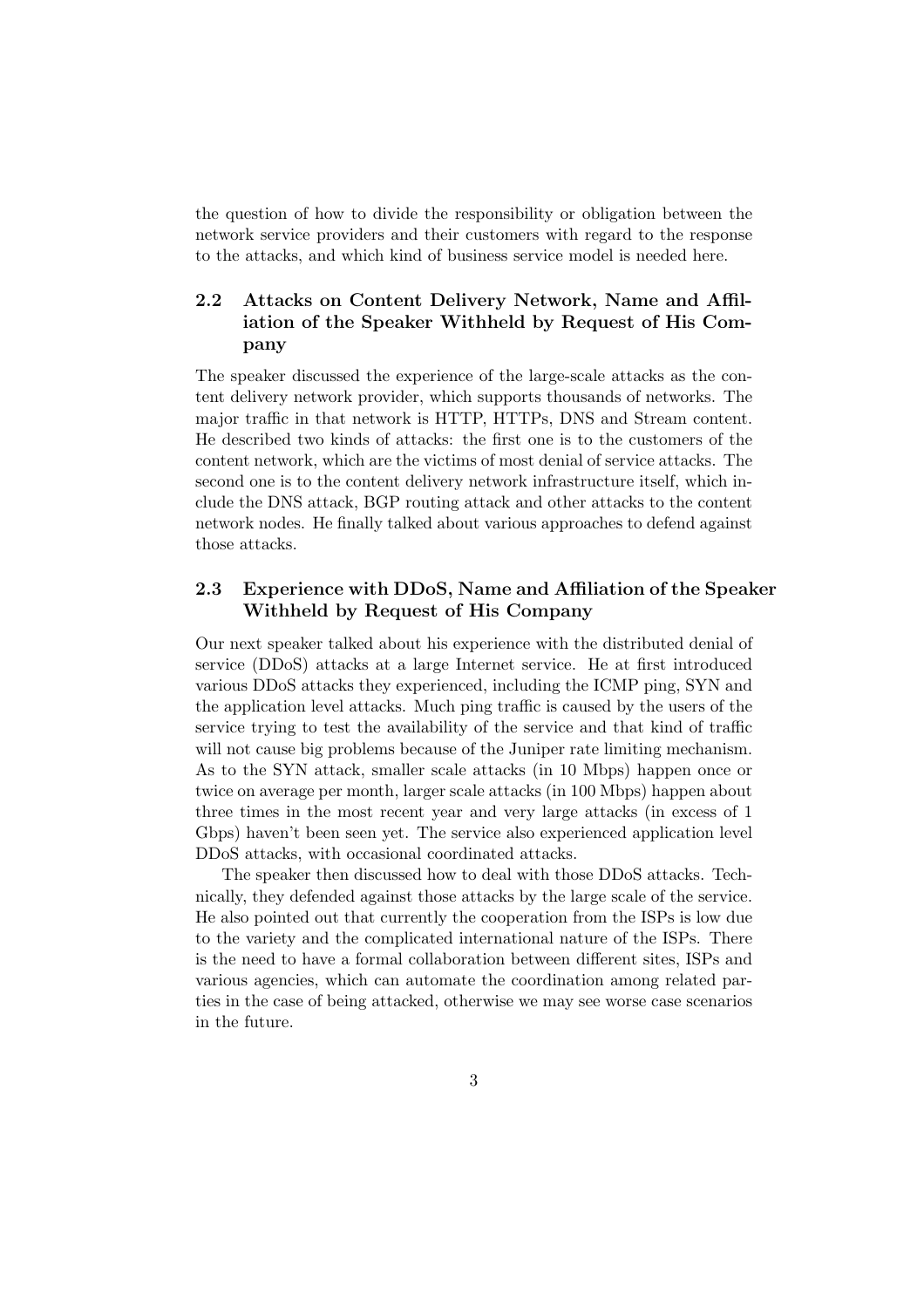#### 2.4 Infrastructure Attack Trends, Craig Labovitz, Arbor Networks

Dr. Labovitz discussed the attack trends on the network infrastructure as a network provider providing network availability to the service providers. The main task of such a provider is to protect both its customers and the network infrastructure from various attacks, such as DDoS and Worm attacks. It deployed the distributed monitoring probes among the backbone routers and can monitor various attacks by analyzing the collected information. Dr. Labovitz discussed several observations about the attacks. First, the "Botnet" attacks became the mainstream of the attacks, which consist of thousands of coordinated and compromised hosts. Second, there were increasing attacks against the routing ports and the routers. Third, there was clear evidence that there were a significant number of compromised edge routers in the Internet. Finally, it was also observed that most attacks were short, but some of them were heavily-tailed (lasting hundreds of minutes).

Dr. Labovitz concluded his talk with the discussion of the infrastructure protection challenges. The first one is how to detect such attacks. Sometimes, it is difficult to distinguish the normal activities from the attacks. The second one is how to collect and analyze the huge amount of information. The third one is how to do all of the above in real-time.

#### 2.5 DDoS Overview, John Ioannidis, AT&T Labs - Research

In his talk, Dr. Ioannidis gave an overview of the distributed denial of service attack. The target of the DDoS attacks can either be the end node or the network link. In the case of the end node, the attack is trying to consume the node resources as much as possible, such as the CPU cycles by causing unnecessary processing (application level attack) or the memory by memory exhaustion. For the network link, the purpose of the attack is to make the targeted link severely congested. The difficulty of dealing with DDoS is that the victims usually can do nothing to protect themselves without other's help.

After describing some characteristics of current DDoS attacks, Dr. Ioannidis discussed various defense approaches to the attack. The first part of the defense is to detect the attack, which can be done by traffic monitoring, link-interfacing monitoring or traffic marking. The second part of the defense is how to respond to the attack after it happens. There are several approaches: The first one is to do the traffic management via traffic rate limiting, filtering and redirection. The second one is to distribute the re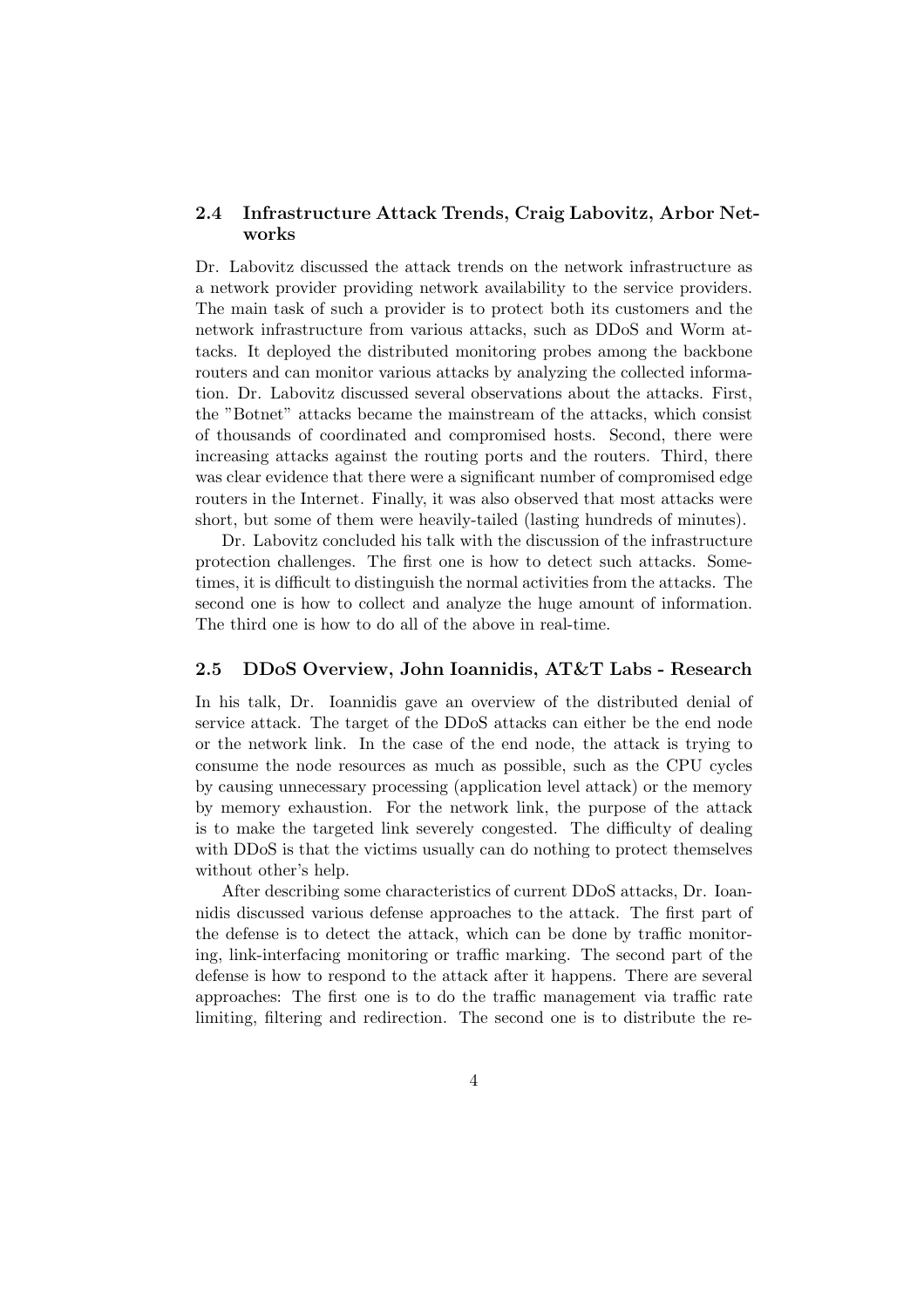sponse either to the specific points (e.g., border routers) or along the attack path (e.g., pushback). Then Dr. Ioannidis discussed more detail about the blackholing and pushback approaches. In the blackholing approach, once detecting that a service is under a DDoS attack, one can shutdown some outside path through which the malicious traffic comes and keep at least the targeted service available to the local clients. In the pushback approach, once detecting the flash crowds or the flooding-style DDoS attacks, a router can ask upstream routers to control that attack by controlling the aggregate upstream. Finally, Dr. Ioannidis concluded his talk by pointing out some of the limitations of current DDoS defense approaches and the questions that needed to be answered in the future to defend against the DDoS attack.

### 2.6 Countering DDoS without Changing the Internet, Angelos Keromytis, Columbia University

Dr. Keromytis presented a mechanism called WebSoS for countering DDoS attacks against Web servers. The WebSoS doesn't require much support from the ISP which provides the networking service to an attacked site. It combines the overlay network, content-based routing, packet filtering and client authentication. The WebSoS mechanism separates the good traffic from the bad or unknown traffic by allowing only the authenticated clients' traffic to enter the overlay network and then routing that authenticated good traffic over the overlay nodes, which act as the Web proxies. The overlay nodes will finally route the good traffic to the protected Web servers. The routers immediately surrounding the protected Web servers will aggressively filter and block any packets from all hosts except those allowed overlay nodes, which are kept secret from the attackers. Those secrets can be changed dynamically if they are believed to be disclosed. Dr. Keromytis concluded his talk by pointing out a remaining issue about the presented mechanism–the requirement that the clients need to be known to the Web servers, and its possible solution. More detail about the talk can be found in "http://www.cs.columbia.edu/~angelos/Papers/websos.pdf".

#### 2.7 Source Address Filtering, Name and Affiliation of the Speaker Withheld by Request of His Company

The speaker discussed source address filtering as a technique to deal with the DDoS attack. The attacker of the DDoS attack usually uses the spoofed source address to prevent the tracing of the attack, so if all the edge routers can implement source address filtering, then it will prevent some of the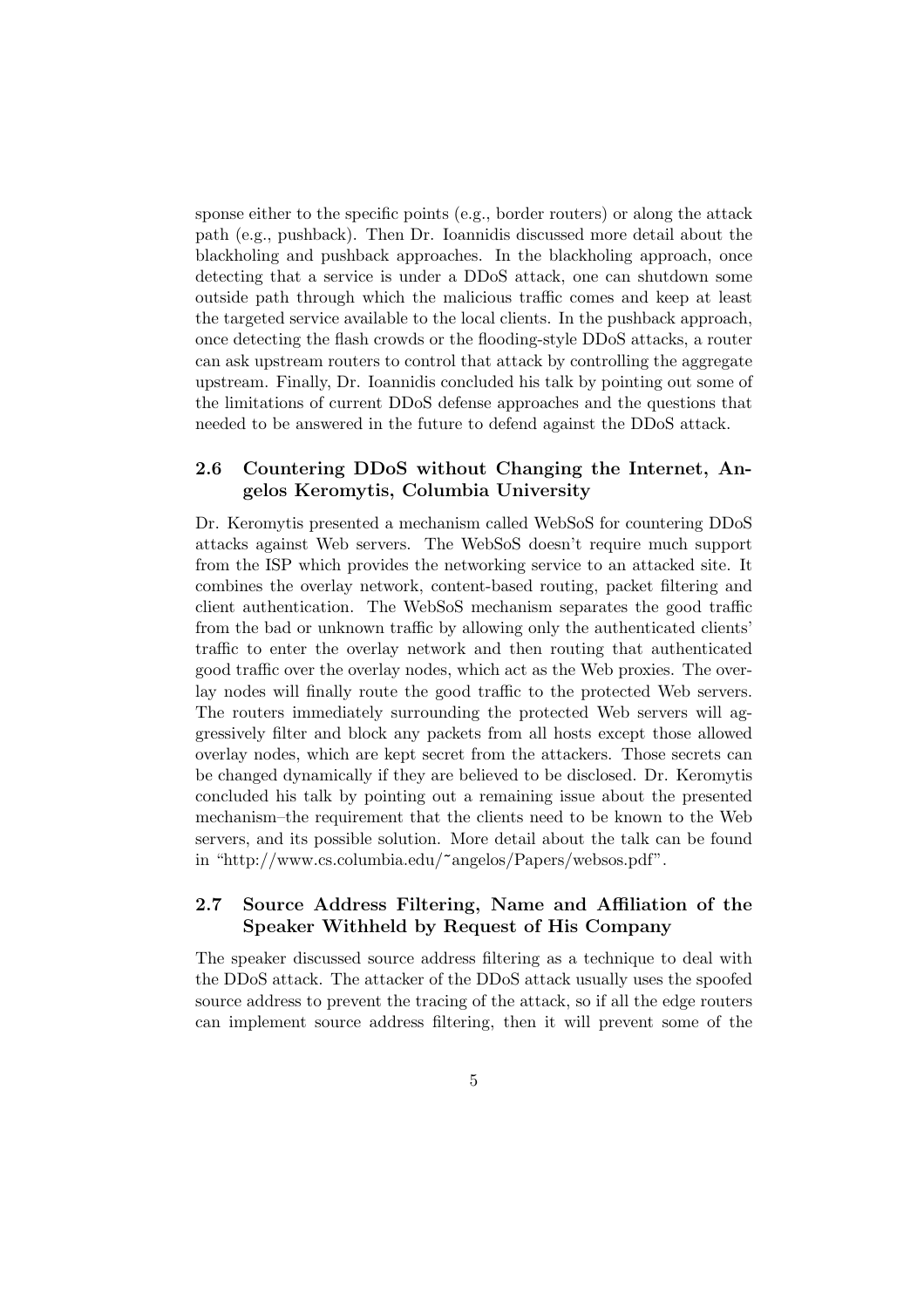DDoS and make the attack tracing much easier. But there are still some problems needed to be solved to make this approach feasible. One of such problems is the multi-home problem and the other more practical problem is how to motivate the different ISPs to add this function into their routers. The latter problem triggered a lot of discussion among the workshop participants, including whether governmental regulation or the commercial service contract can be part of the motivations.

#### 2.8 Telescopes, David Moore, UCSD

Dr. Moore gave an overview of the telescope technique and how to use it to detect and monitor the DDoS and Worm attacks. The telescope is a chunk of globally routed IP address space, which has little or no legitimate traffic. The unexpected traffic through that chunk of IP address space usually means some unexpected events, such as attacks, are happening. So the telescope can provide an effective way to observe and detect various Internet attacks. The larger the size of the telescope, the more accurate its detection result will be.

Dr. Moore then described various types of telescopes. The telescope can be distributed, which uses non-continuous blocks of address space to increase its size. The advantage of such a telescope is that it can reduce the dependence on the reachability of a single address block and the traffic load can be spread over multiple sites. But there are also some constraints in the distributed telescopes: the data analysis may be trickier than the centralized peer because different address pieces have different reachability at different times and one needs to solve the problem of time synchronization and data distribution. The telescope can also be a transit one to be placed in the middle of the network instead of on the edge. Another technique of telescope is to respond to the attack actively instead of just monitoring passively, as used in the Honeyfarms.

#### 2.9 Introspection to Worms, George Varghese, UCSD

In his talk, Dr. Varghese discussed how to use the introspective technique to detect the Internet worms. He at first presented various basic patterns and algorithms that can be used to detect the worms, which include the Heavy-hitters and Many Flows. The Heavy-hitters pattern is to monitor the percentage of intended packet within some amount of time window, and the Many Flows pattern is to detect whether the number of flows exceeds a threshold. Both patterns can be implemented via the multi-resolution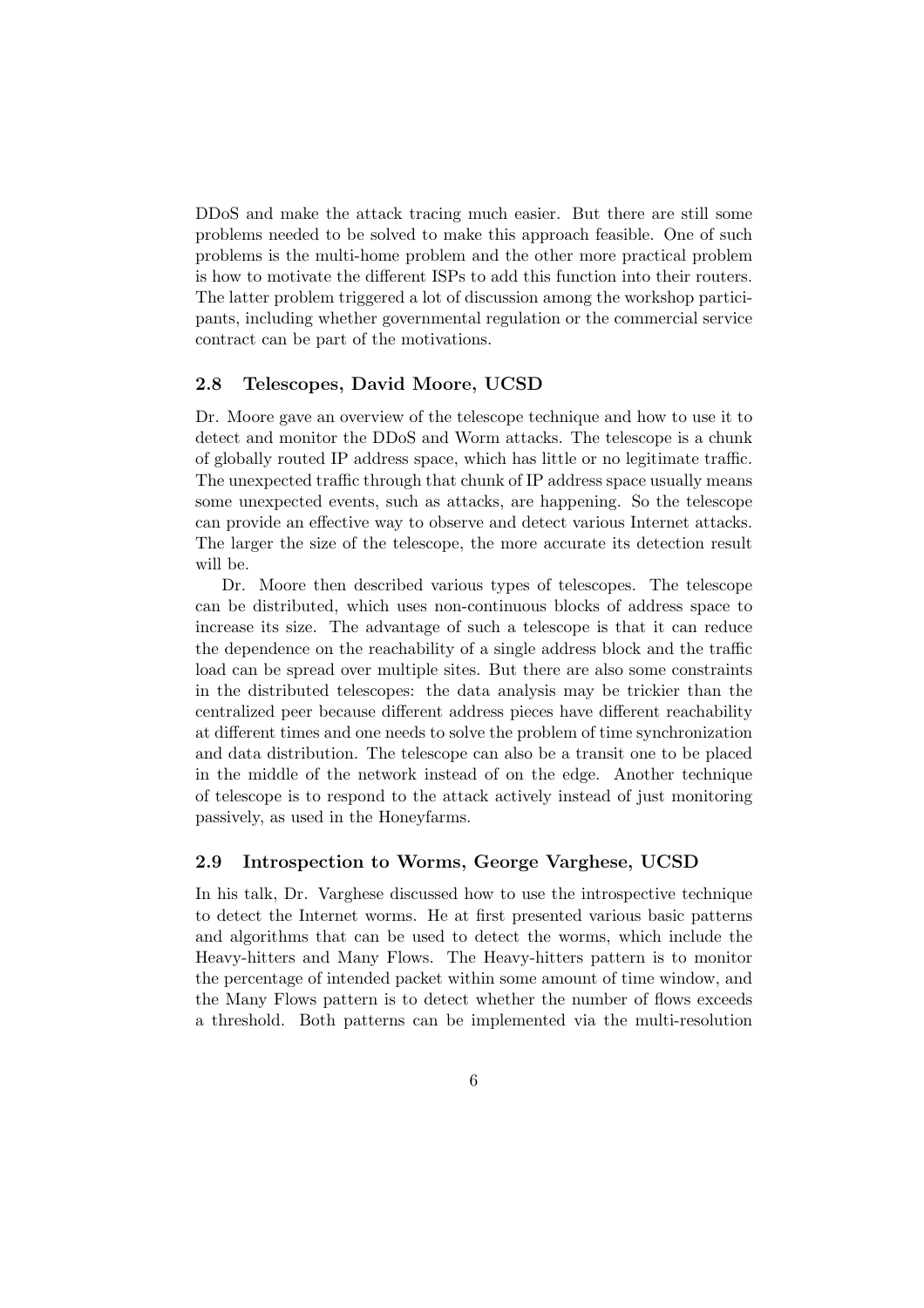bitmap counting algorithm.

In the second part of the talk, Dr. Varghese discussed how to combine those basic patterns to detect worms, especially how to automatically extract the signature of a specific worm by automatically detecting an abstract worm. The abstract worm, as seen by the router, usually has the following characteristics: First is the content repetition. The packet payload of a worm can be seen frequently and can be detected by the Heavy-hitters pattern. The second one is the increasing infection level which can be detected by the Many Flows pattern. Finally, worms also have random IP address probing behavior and code fragment payload in their packets. Dr. Varghese concluded his talk by discussing about how to deal with the polymorphism of the worms, including the syntactic and semantic polymorphism, which require further research efforts.

## 2.10 P2P Systems for Worm Detection, Joel Sandin, Stanford University

Dr. Sandin focused on how to use the P2P systems to detect the worms in his talk. He discussed how to make such a P2P-based worm detection system to be intrusion tolerant, or in other words, the P2P worm detection system should allow the malicious participants in the P2P network. There are two kinds of attack to the detectors: one is the false positive, say due to the compromised detectors; and the other is the attack to P2P infrastructure itself. In order to make a P2P-based worm detection system defend against such kinds of attack, one needs to solve the problem of maintaining consistence among those P2P detectors and to build a fault-tolerant infrastructure from the P2P network.

#### 2.11 Honeynets, Dave Dittrich, University of Washington

Mr. Dittrich gave an overview of the Pacific North West Honeynet project in his first part of the talk. The main research areas of the project include prototyping a distributed Honeynet using GenII Honeywall technologies, building the databases for the clean/compromised system images, isolating mal-ware artifacts for reverse engineering and studying cross-sector activity and trends. This project involves several universities and provides both network diversity and Honeypot diversity. Mr. Dittrich also discussed the structure and various components of the Honeynet, such as the Honeypot, Honeywall, and the data control. The second part of Mr. Dittrich's talk was about a cyber attack simulation experiment. The main observation in that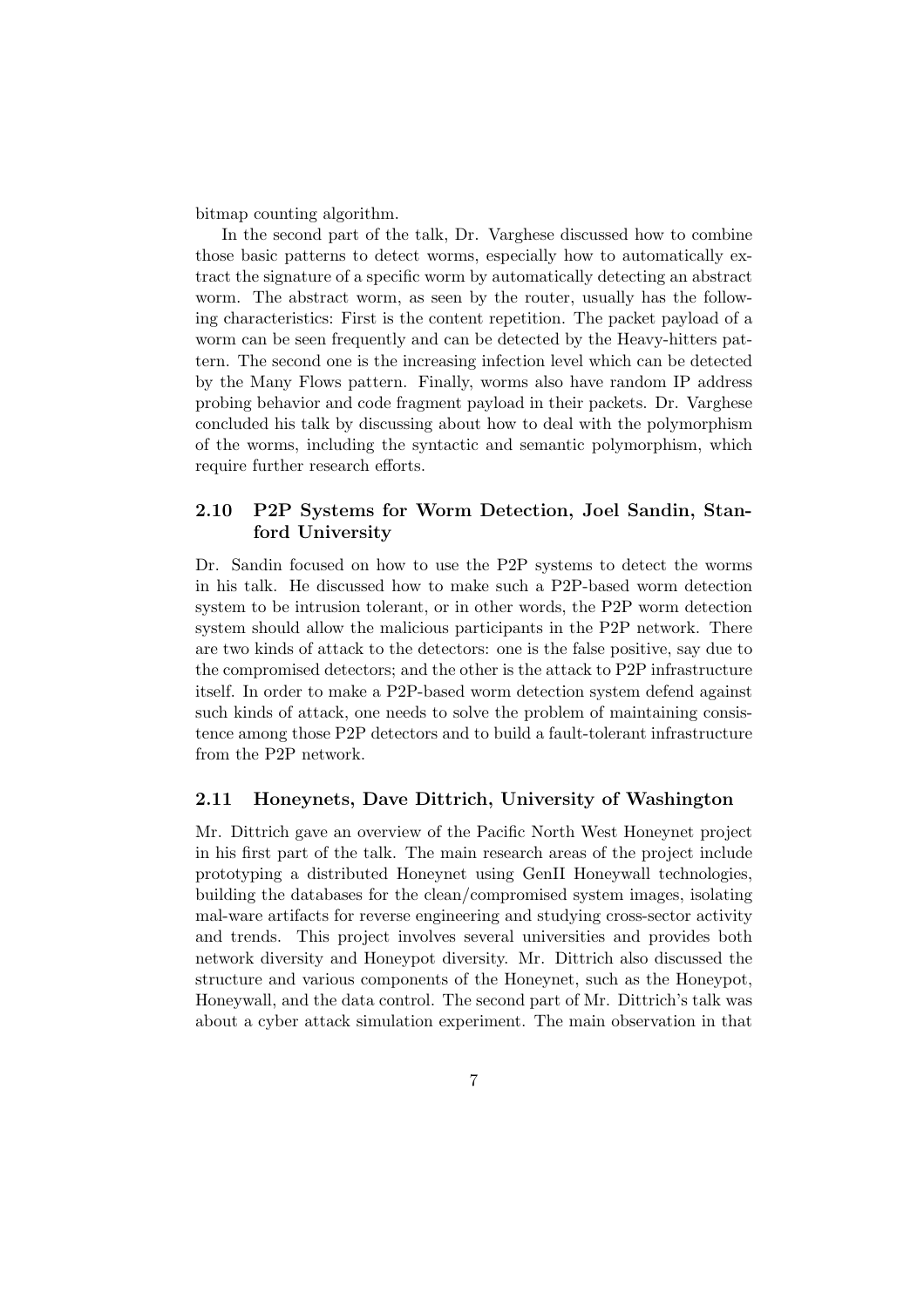experiment is that under a cyber attack, the players were not coordinated enough with each other and most of them responded independantly with a narrow focus on just their own networks. Similar to most sites under DDoS attack, very little emphasis was placed on capture and analysis of attack traffic, identification of malware network "fingerprint", or tracing attacks back. Mr. Dittrich concluded with an interesting question: what should be an ISP's responsibility to help its customers or other ISPs in the event of attacks?

#### 2.12 Worms Overview, Stuart Staniford, Silicon Defense

Dr. Staniford gave an overview of current Internet worms in his presentation, including various strategies of the worms to propagate (scan) and the possible defense measures–the worm containment. Dr. Staniford began with the observation that the existence of the worm can be explained by the vulnerabilities and the limitations of software development and testing. Then he described a theory to model the random scanning worms and how the worms can propagate within an enterprise environment.

After that, Dr. Staniford introduced some worm scanning strategies other than the pure random scanning one. The first is called "subnet scanning", which can differentially choose a destination address near the source address. One example is the Code Red II worm, which chooses a random scanning address from class B with probability of 3/8, class A with probability of 1/2 and Internet with probability of 1/8. By using this kind of differential subnet scanning strategy, the worm can exploit pieces of network it finds and propagate much faster than the pure random scanning one. The more powerful and theoretical worm propagation strategy is called Flash worm. The Flash worm is different from other scanning strategies in that the worm is using the propagation map which has been built before it is launched. In the Flash worm case, the attacker will at first scan all the vulnerable nodes and then build a map of worm spread, which can be optimized for routing. When the worm is launched, it will carry the built address map with it and propagate as planned. This kind of worm propagation is only limited by the available bandwidth and can saturate the Internet in tens of seconds and the internal network in hundreds of milliseconds. Another kind of similar worm is called Topological worm, which uses the network topological information it gets from the host instead of the pre-computed map. Both Flash Worms and Topological Worms are not reliably containable currently due to their propagation strategies.

Finally, Dr. Staniford presented the possible approaches to worm con-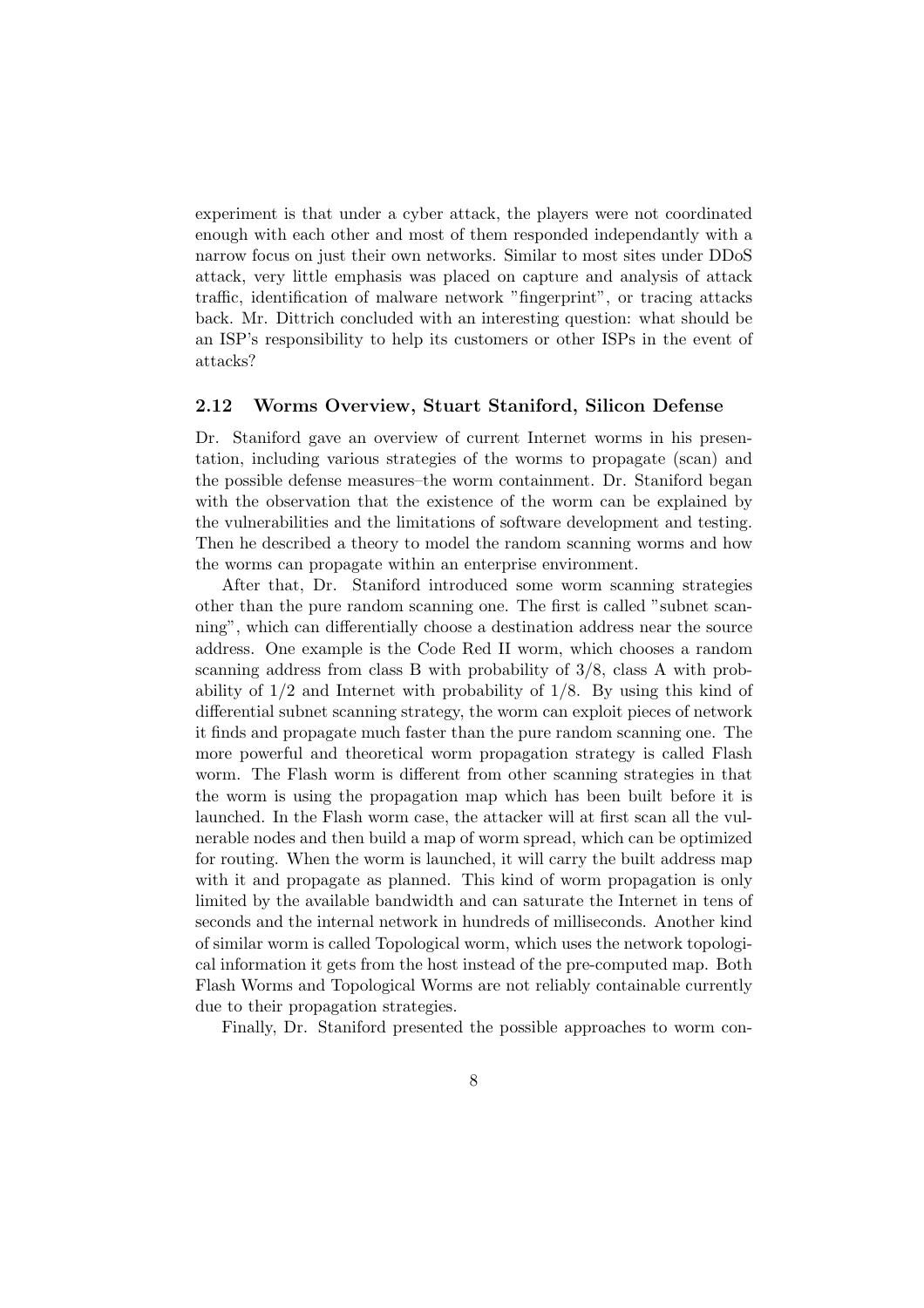tainment. For the scanning worm, anything that will block scans will do in principle and if one can ensure that an average scan will see less than one vulnerable machine, then the worm can be contained. Because the worm usually spreads faster than a human being can respond, one can not detect it by the signature, instead the detection will depend on correlating multiple worm-like anomalies. Dr. Staniford also pointed out that the containment measures need complete deployment so as to not only slow the worm propagation but also contain it completely.

#### 2.13 Diverse Axes of Scaling, Dan Ellis, MITRE

Mr. Ellis discussed a possible future attack—the targeted attack in his talk. Most current attacks in the Internet are not so discriminating, in the sense that the attack is random, such as the randomized denial-of-service attack, and basically tries to compromise any possible targets. The targeted attack aims to compromise a specific target instead of all possible targets. To satisfy the attacker's objective, the attack will do no more and no less than what is necessary. This kind of targeted attack, e.g., the targeted worms, will be much less likely to be detected using current technology which mostly deals with the large-scale attack.

## 2.14 Modeling and Detecting the Spread of Active Worms, Lixin Gao, University of Massachusetts

Dr. Gao discussed various issues about how to model and detect the spread of active worms in her talk. Dr. Gao first discussed what needs to be monitored in order to model and detect the worms, which include both inbound and outbound traffic in the network, and various monitoring strategies, such as selectively monitoring and adaptive monitoring. After presenting various issues that needed to be addressed when modeling and detecting the worm spread, such as spoofed IP and multi-vector worm, Dr. Gao introduced a mathematical model, called "Analytical Active Worm Propagation (AAWP) Model", which characterizes the propagation of worms that employ random scanning. The AAWP model can also be extended to model and monitor the local subnet scan and other more malicious scans, such as selective scan, routable scan, divide-conquer scan and the hybrid scan which combines the previous simple scan methods.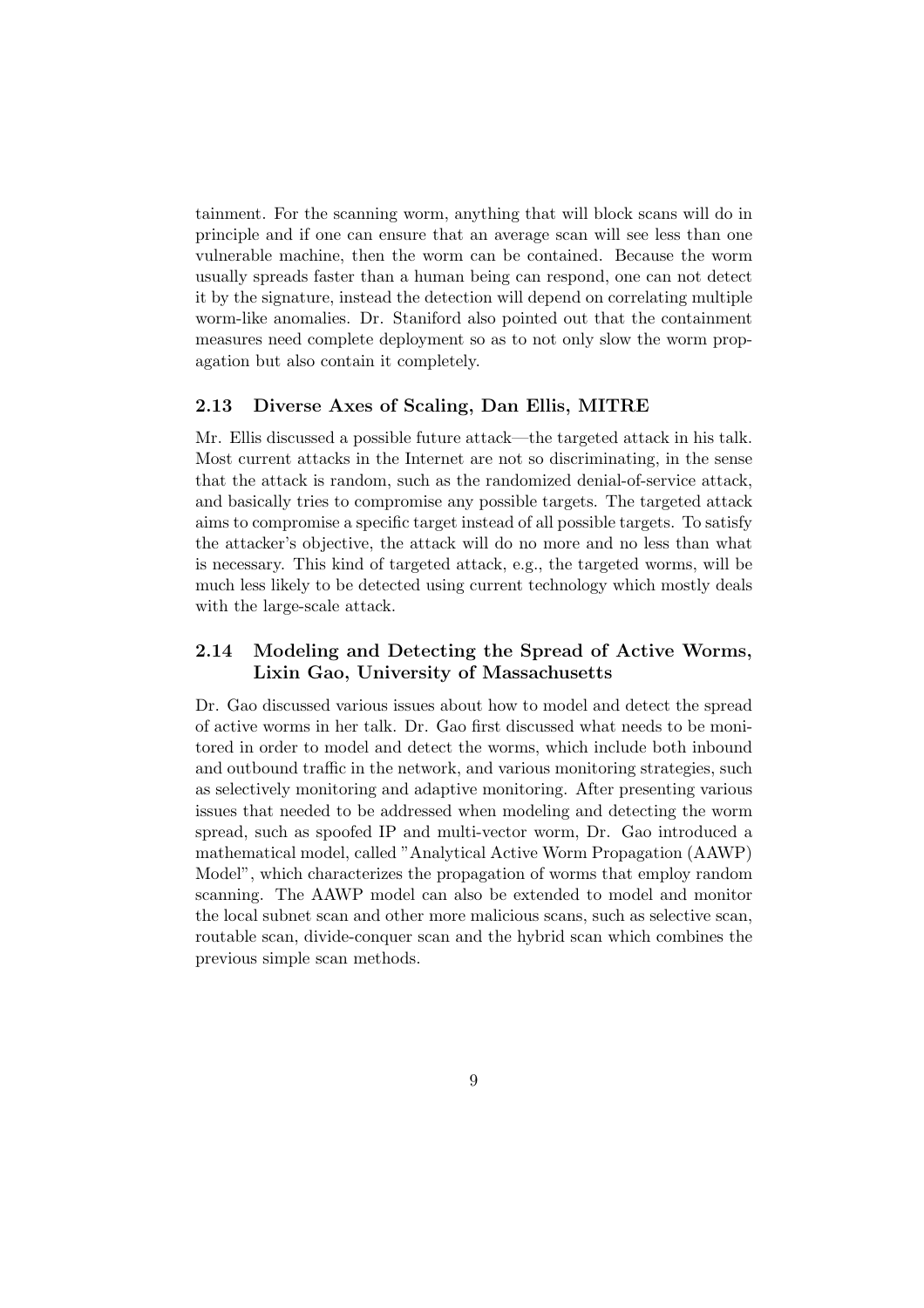#### 2.15 Wormholes and a Honeyfarm, Nick Weaver, UCB

Mr. Weaver presented an approach to automatically detect novel worms via Wormholes and Honeyfarm. He at first pointed out that deploying the Honeypots across the Internet to detect novel worms requires a lot of cost and the trust in all Honeypots, which is problematic. Mr. Weaver then presented their approach of splitting the network endpoints from the Honeypots. The main idea is to use the Wormholes as the network endpoints to be plugged into the network, and let the Honeyfarm host the virtual machine Honeypots which can be created dynamically on demand. The Wormholes are the traffic tunnels and connect with the Honeyfarm by forwarding all traffic to and from it. The Honeyfarm receives the traffic, which may be the worms, from the Wormholes and can create the Honeypots as Virtual Machine images and forward that traffic to the Honeypots. By monitoring and analyzing the traffic and its effect on the Honeypots, one can automatically find whether a new worm is in the Internet, what are the configurations vulnerable to the worm, what is the malicious behavior of the worm and its possible attack signatures. Finally, Mr. Weaver also analyzed the trust relationship among the Wormhole deployers, Honeyfarm operators and the responding systems receiving the alerts.

#### 2.16 Router Attacks, Name and Affiliation of the Speaker Withheld by Request of His Company

The speaker discussed various possible attacks to the router and its routing functions (e.g., BGP). One such attack is the flow cache CPU attack, which causes the unnecessary computation and updating of the BGP routing table, the IP routing table and the forwarding table. Other attacks include configuration attacks, routing and session hijacking, memory exhaustion, session dropping, and possible DoS attacks. Other problems can also be caused by the incompatibility of BGP implementation among the routers, router software bugs and the poor human interface for the router operator commands.

## 2.17 Link-cutting Attack, Steve Bellovin, AT&T Labs - Research

Dr. Bellovin discussed a kind of network infrastructure attack called "linkcutting attack". The classic routing attack, which propagates false routing information among the routers, can be defended against by deploying secure routing protocols. But if the attacker can control some links or nodes and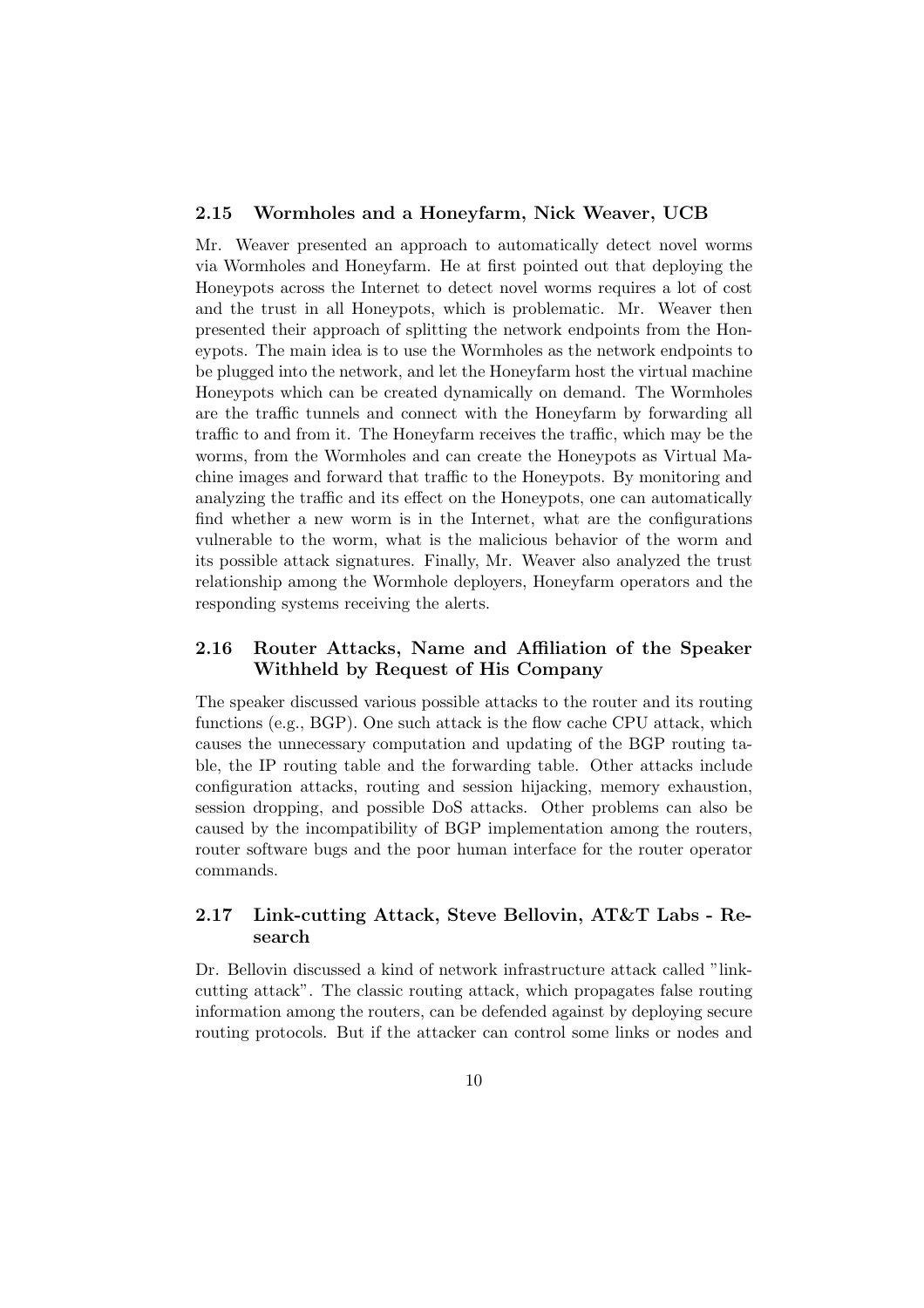has a map of the routing topology, then it is computationally feasible for the attacker to calculate what links to cut to force the traffic to pass the controlled points. Dr. Bellovin also presented some experimental results, showing that in hundreds of trials on intra and inter-ISP topologies, one can have an attack success rate of 80-90 percentage and each link calculation takes at most a few seconds, even on very large topologies.

## 2.18 Auto-patching, Angelos Keromytis, Columbia University

In this talk, Dr. Keromytis discussed a reaction mechanism that seeks to automatically patch vulnerable software. The motivation for this work is the observation that there always exist many software flaws, which can be exploited by various attacks, and people always forget to update the patches. Furthermore. the worms can spread at rates that are much faster than any human's manual reaction. Both call for an automatic reaction mechanism to the attacks. The mechanism described by Dr. Keromytis employed a collection of sensors that can detect and capture potential worm infection vectors and analyze those suspicious traffic in an isolated environment. After that, it can automatically identify the exploited software weakness and generate the corresponding patches, which will be updated to the vulnerable software. More detail about the talk can be found in "http://www.cs.columbia.edu/~angelos/Papers/endpointpatching.pdf".

# 3 Future Research Challenges

Several future research challenges were discussed in the workshop. Here are some of them:

- How to accurately detect the large-scale attacks in the Internet. Sometimes, it is difficult to distinguish the normal activities from the attacks.
- How to collect and analyze the huge amount of attack monitoring information and do it in real time.
- How to divide the responsibility and obligation between the network service providers and their customers with regard to the response to the attacks, and which kind of business service model is needed here.